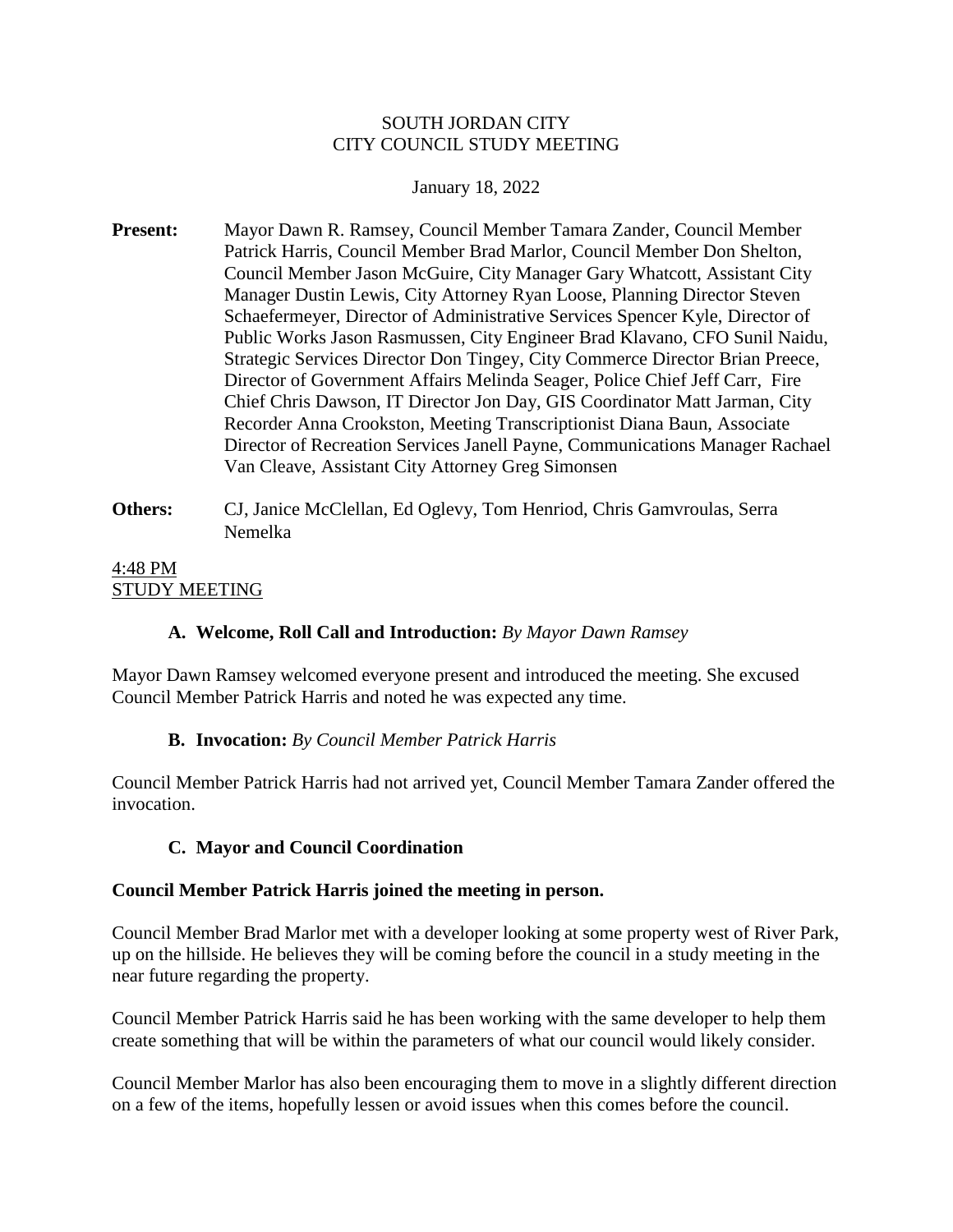Planning Director Steven Schaefermeyer asked if this is the property behind Lifetime or Market Street.

Council Member Marlor said it was the property behind Lifetime. This party was already working with staff, but they have indicated they are just about ready to move forward with thenext step.

Council Member Don Shelton said this Saturday at 8:00 a.m. will be the first legislative update for the Western Growth Coalition; the meeting is being done virtually.

Director of Government Affairs Melinda Seager said this meeting is not regularly public noticed, but she will send the information to the City Recorder for that purpose.

Council Member Tamara Zander mentioned the Utah League of Cities and Towns (ULCT) Local Officials Day at the Capitol for our Youth City Council tomorrow; the council and staff discussed their plans for the day and where they needed to be.

Mayor Dawn Ramsey said there is a board meeting for the League tomorrow. Additionally, there will be a coordinating meeting before their Council of Governments (COG) meeting they are having at the Capitol on Thursday. They have invited Representative Waldrip to speak at their League Board Meeting tomorrow, he is joining with Senator Anderegg leading the charge on housing this session. She had some good discussion and debate with them last week at the Economic Opportunities Commission.

City Manager Gary Whatcott said the council and administrative staff have been invited to Bingham High School on Thursday, January 27. They will be celebrating the re-opening of the auditorium and having a special presentation.

Mayor Ramsey said this will be a ticketed event and email invitations will be sent soon. She also discussed the new sales tax bill being presented and where things are at right now. She had the chance to speak on behalf of cities and explain why she feels the way she does, along with why the League Board isn't supportive of the current bill. She also had a chance to explain why she voted no on behalf of the cities, she was the only "no" vote in the UEOC. The motion was made by President Adams to accept the bill and continue working on it, knowing there is still work to do; however, this was not the wording of the proposed motion and it was not read that way.

# **D. Discussion/Review of Regular Council Meeting**

#### **Oath of Office Ceremony:**

District #3 Council Member, Don Shelton

**Consent Action Items:**

Resolution R2022-10, Arts Council Appointments Resolution R2022-11, Planning Commission Appointments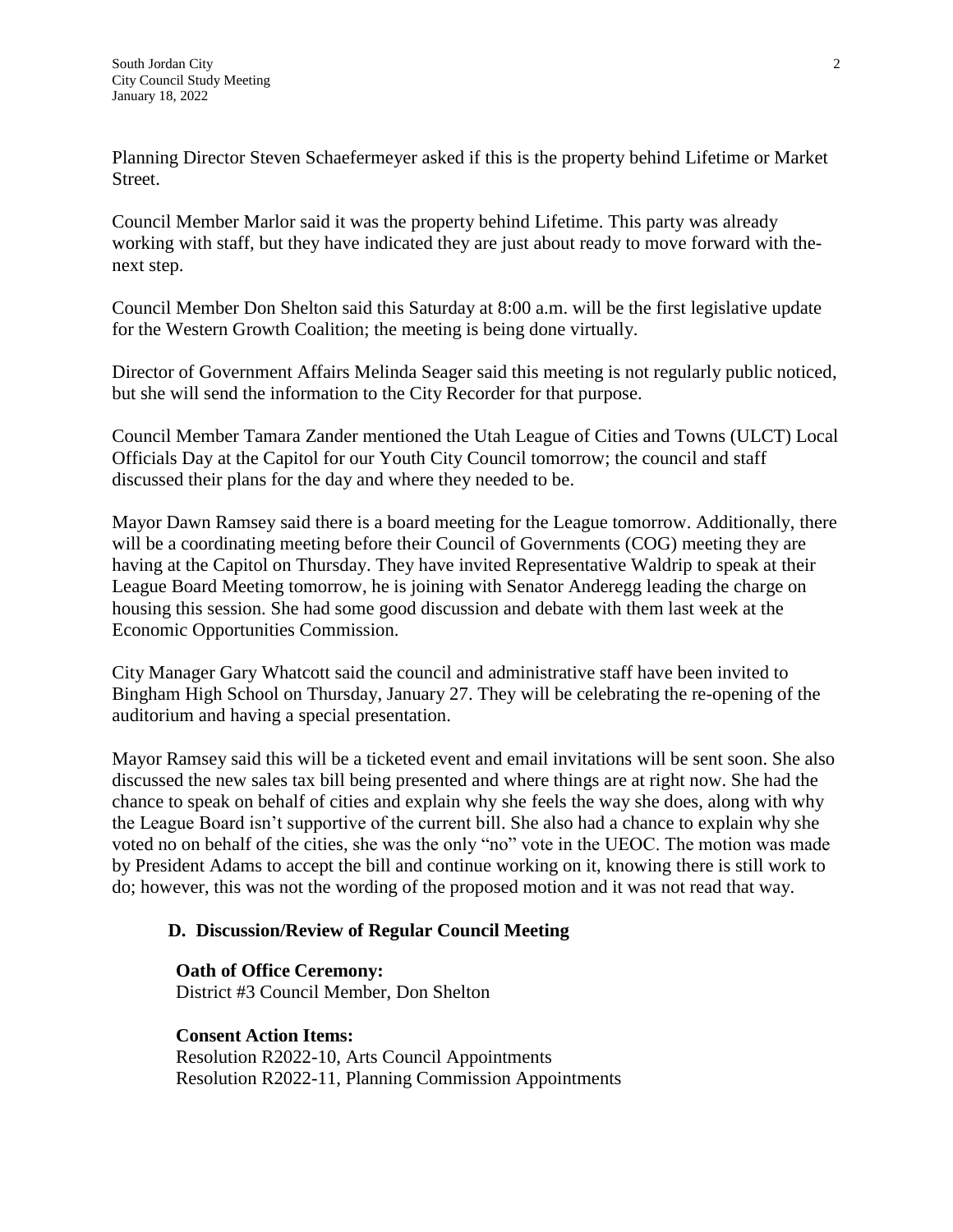## **Public Hearing Items:**

Resolution R2022-09, Amending FY 2021-22 Budget. Resolution RDA 2022-01, Amending FY 2021-22 Budget. Ordinance 2022-05, Amending 2.20.120, salaries of the Mayor and Council Members. Ordinance 2022-06, Fixing the compensation for the South Jordan Mayor and City Council. Ordinance 2022-07, Setting forth compensation for Mayor Dawn R. Ramsey.

Council Member Shelton sent some questions to CFO Sunil Naidu beforehand regarding the budget, he indicated those questions were answered appropriately.

## **E. Discussion Items**

**E.1.** Art Council Appointment. *(By Assistant City Manager, Dustin Lewis)*

Assistant City Manager Dustin Lewis introduced Janice McClellan, who has been a member of the Arts Council for a number of years. Her term expired at the end of December and she has expressed a willingness to serve another term as the Mayor's appointment to the council.

Janice McClellan introduced herself. She lives in West Jordan, but just on the border, and she walks all over South Jordan so she feels like part of the city. She joined the Arts Council in 2014, when Lori Shepherd was in charge. They went to high school together and Ms. McClellan decorated for their class reunion and Ms. Shepherd brought her in after that. She has learned a lot and enjoys learning about what's going on with the city, helping to plan activities and ways we can make it look better. She has had her own painting and wallpaper business for about 40 years this year. She also does decorative painting, so she does a lot of fun art and sees a lot of fun art. She mainly wallpapers every day for a lot of high-end homes and clients, it keeps her climbing a ladder every day and wringing out sponges as a glorified wall washer.

ACM Lewis mentioned he believes she was part of the group that initiated the wraps on the utility boxes.

Ms. McClellan said yes, she loved that project and added that she had the chance to do a few bike themed pictures for the box wraps.

The council thanked her for her willingness to serve.

**E.2.** Residential Care Facilities. *(By City Attorney, Ryan Loose)*

City Attorney Ryan Loose said he and Assistant City Attorney Greg Simonsen have been discussing residential treatment facilities. These are group living homes and other types of treatment facilities you find within residential neighborhoods. In 2013, the city changed those from a land use process that went through Planning Commission and City Council type hearings, to a licensing type of process. What they found was that this area of law is so regulated by the DOJ, HUD and what the Fair Housing Act says, that you end up frustrating a lot of people after having a big public hearing, only to find out there are limited decisions to be made. Mr. Loose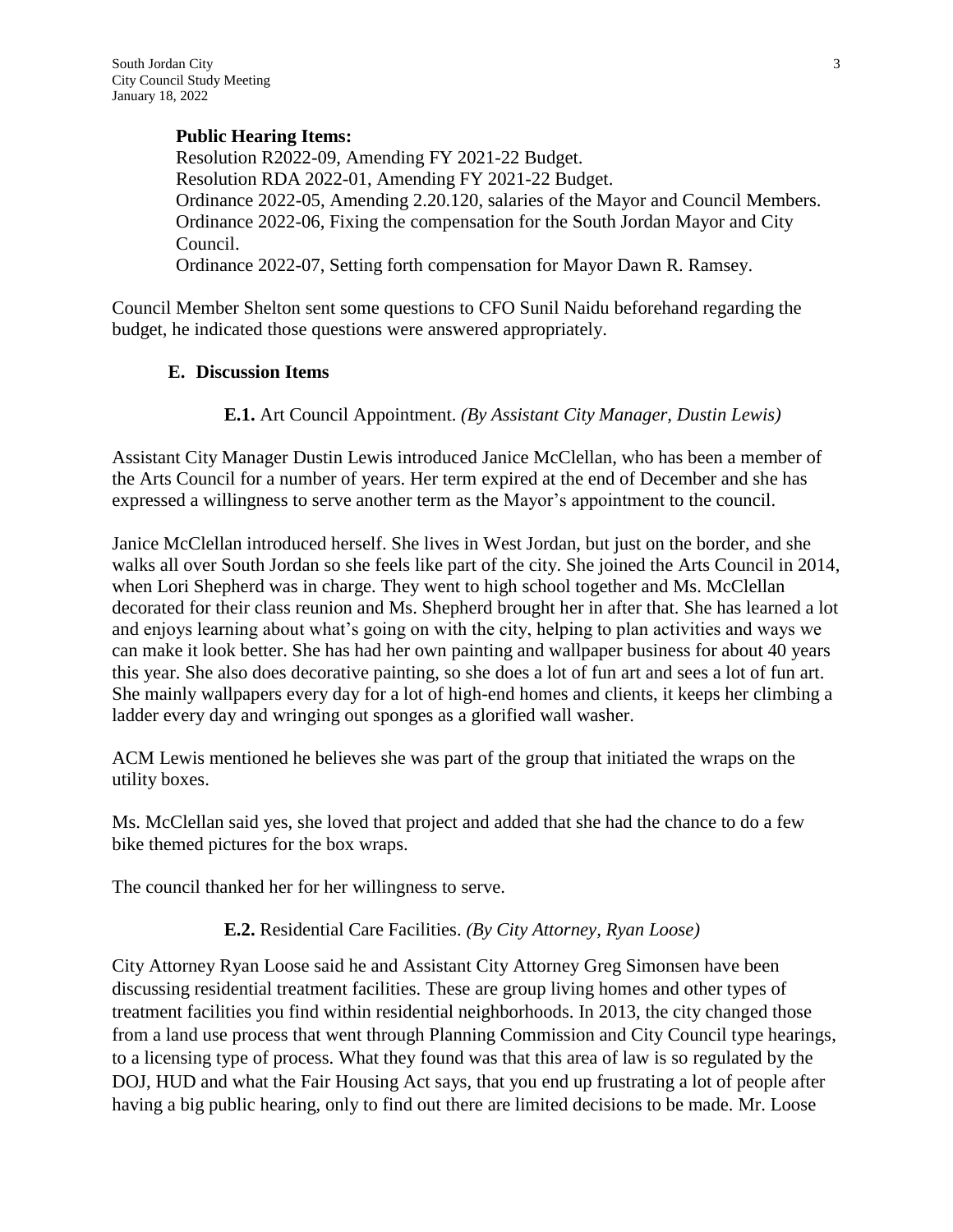said him and Mr. Simonsen took those decisions they had made, brought them to the city council in policy, and made it an internal licensing process. That means that since 2013 we have not had public hearings on these types of facilities, however there are a lot of rules and guidelines. The Residential Facilities Ordinance can be found under Business Licensing in 5.64. If the applicant asks for "reasonable accommodations" due to number of residents, distance from another center, etc., then we set up a hearing officer for that; by default that hearing officer is the City Manager. In recent years, City Manager Whatcott delegated that to the City Hearing Officer, Mr. Craig Hall, who hears our variances and other appeals from the code; this process works well for the city. There have been recent changes in the laws dealing with distance and other requirements, which prompted discussions on our ordinance. Additionally, previous Assistant City Attorney Todd Sheeran, rewrote the City of Bluffdale's ordinance under its own title, and this added to the current discussion about updating the ordinance. He now has a draft ordinance he'd like to bring to the council that will update those items, along with suggesting they take up one of the vacant titles in the city code. They want to make this its own title in the city code, it will be a very short one and it will deal with these facilities. From a process standpoint, they are still going to work with City Commerce Director Brian Preece in Business Licensing, and City Commerce Executive Assistant Amber Katwyk who has been working these through, but it won't be a business license. Treatment facilities range from places like Beehive Homes, for those who can't physically care for themselves, to addiction recovery type treatment facilities. There is different licensing at the state level, so they don't go through the business license process at our level. With the council's permission, Attorney Loose would like to update the ordinance and bring it to the council as part of a new title, either 11 or 14, for that. He would also like to update, but not substantially change, and go back to a public hearing process, keeping it within the process we already have for administration.

Council Member Jason McGuire asked why a treatment facility for addictions is classified the same as a care-type home like Beehive Homes.

Attorney Loose said it has to do with the Americans with Disabilities Act. Under that act, a person with a disability is allowed to live in a residential area by matter of right; a disability can include physical disabilities, mental disabilities, etc. Addiction, as long as the person isn't currently using, is classified as a disability. There are circumstances and times when someone disqualifies themselves to stay in the facility because they relapse and start to use again, and at that point they no longer qualify to be there, under both our city licensing and the state licensing.

Council Member Zander asked who determines when an addict is considered clean to be admitted.

Attorney Loose discussed that there are all sorts of requirements for admittance. The business running the facility has admission criteria they use to screen potential and current residents. If a patient violates that, they remove the patient from the facility. We have the ability to audit those records, and in the past that has been done through Code Enforcement. We have found those audits to not be terribly productive on our side because these people know their business better than we do, but also because the state audits them and ensures compliance.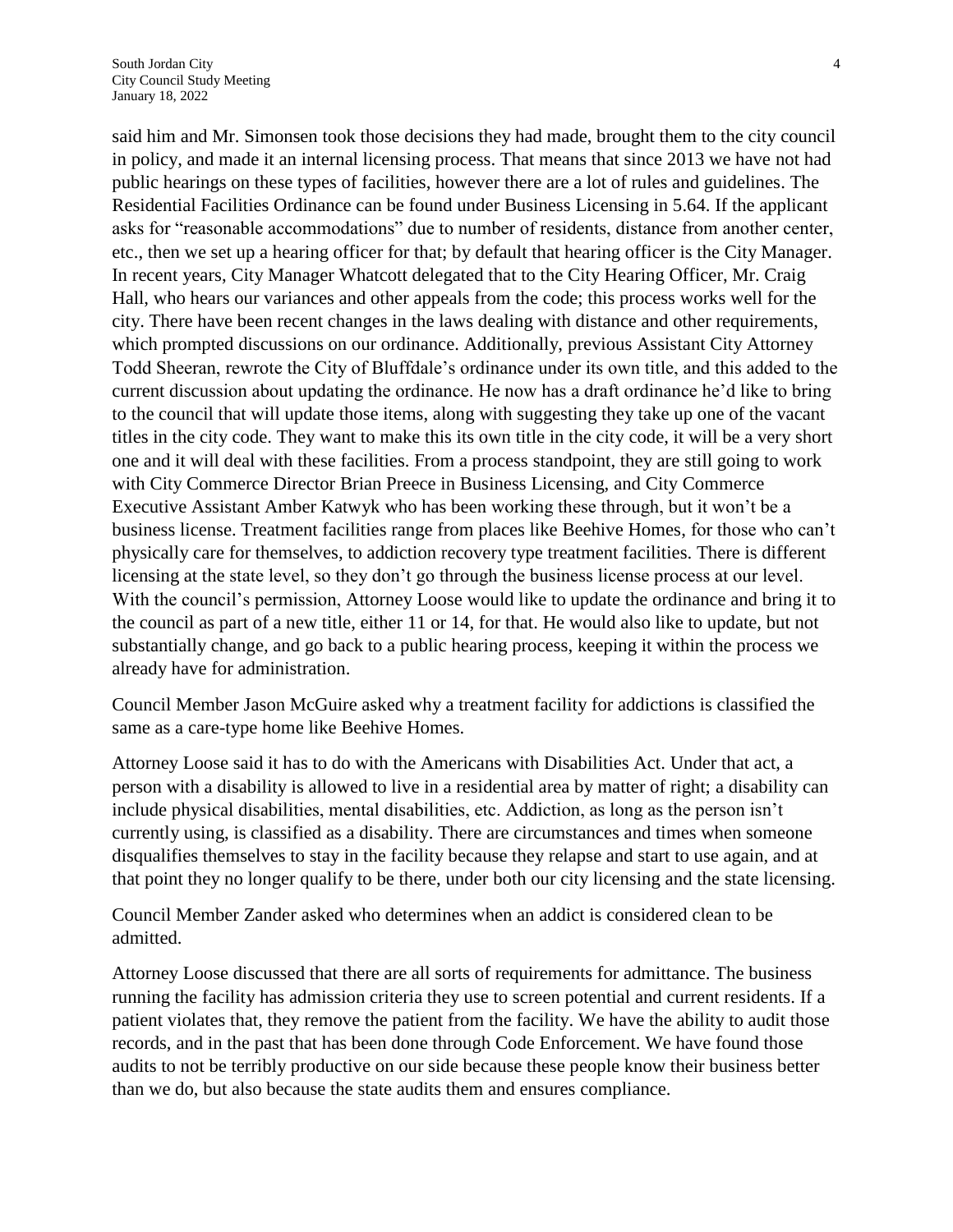Council Member Zander said if she was living in a neighborhood and one of these became established there, she would want to know if the state has a follow-up system where the business is required to test residents on a regular basis.

Attorney Loose said depending on the type of facility, there are mandatory testing requirements.

Council Member Zander pointed out the facility on Redwood Road and how that is in a great location, being more commercial. She asked to clarify that they as a city council cannot stop a residential treatment facility from locating in one of our neighborhoods.

Attorney Loose said yes, they cannot stop it and it has been that way for several decades. Ed Oglevy is here and used to work in the Attorney General's Office. Attorney Loose and the Mayor have been speaking with him and some residents in his neighborhood where one of these homes was proposed to go. They didn't meet all of the requirements at the time of their application, but they could come back with those requirements met and try again. The law is very clear, you cannot stop someone from buying the home next to you if they have a drug problem, or if they have a bunch of obnoxious kids, or if they are in a wheelchair or have any other type of disability or life situation. Generally, you can't stop people with disabilities from moving next to you either, and this is where the law starts. These are just people with disabilities that want to live in a group setting so they can get better. He is not the social scientist, but there is social science data accepted by law as valid data, that people recovering from addiction do better in a residential neighborhood than they do in a commercial/industrial type area because they feel more like part of a community. There are many debates around the distance requirements, so we now allow applicants to apply for "reasonable accommodations" when the requirements can't be met. Within a half mile of the facility on Redwood Road, there is another home in the neighborhood. The distance requirements are supposed to make it so the neighborhood doesn't become a community of residential treatment facilities. In this specific case off Redwood Road, they don't share the same entrance, the residents don't come from the same communities and wouldn't be interacting with each other, so it was reasonable to waive the distance requirement. There was another situation, in our city in the area behind Walmart. There was already a residential treatment facility and the company who owned it wanted to buy the house next door to have one male and one female facility. We denied that request as unreasonable because there were about 15-20 homes and they would be taking two of those, along with practically doubling the population of the neighborhood. The average amount of residents used to be between 12 and 16, however the more recent applications have been for between 20 and 28; the applicants insist that for therapeutic and financial necessity they need those higher numbers. Most of the applications in the twenties back out quickly when they are asked if they have the right kind of sheet rock, sprinklers, etc., because at a certain occupancy you need a higher level of fire protection. They are buying larger homes in places like River Park and Polo Club Court, and they are big enough to hold that many people, but because they have the business aspect they need those safety upgrades. The majority of our residential treatment facilities are somewhere between 12 and 16 residents. Most research and literature on therapeutic necessity puts 12-16 as the right therapeutic number. Most of the time they ask for more residents because they know they will always have some turnover, and if they have 16 they may only have 12-14 in there at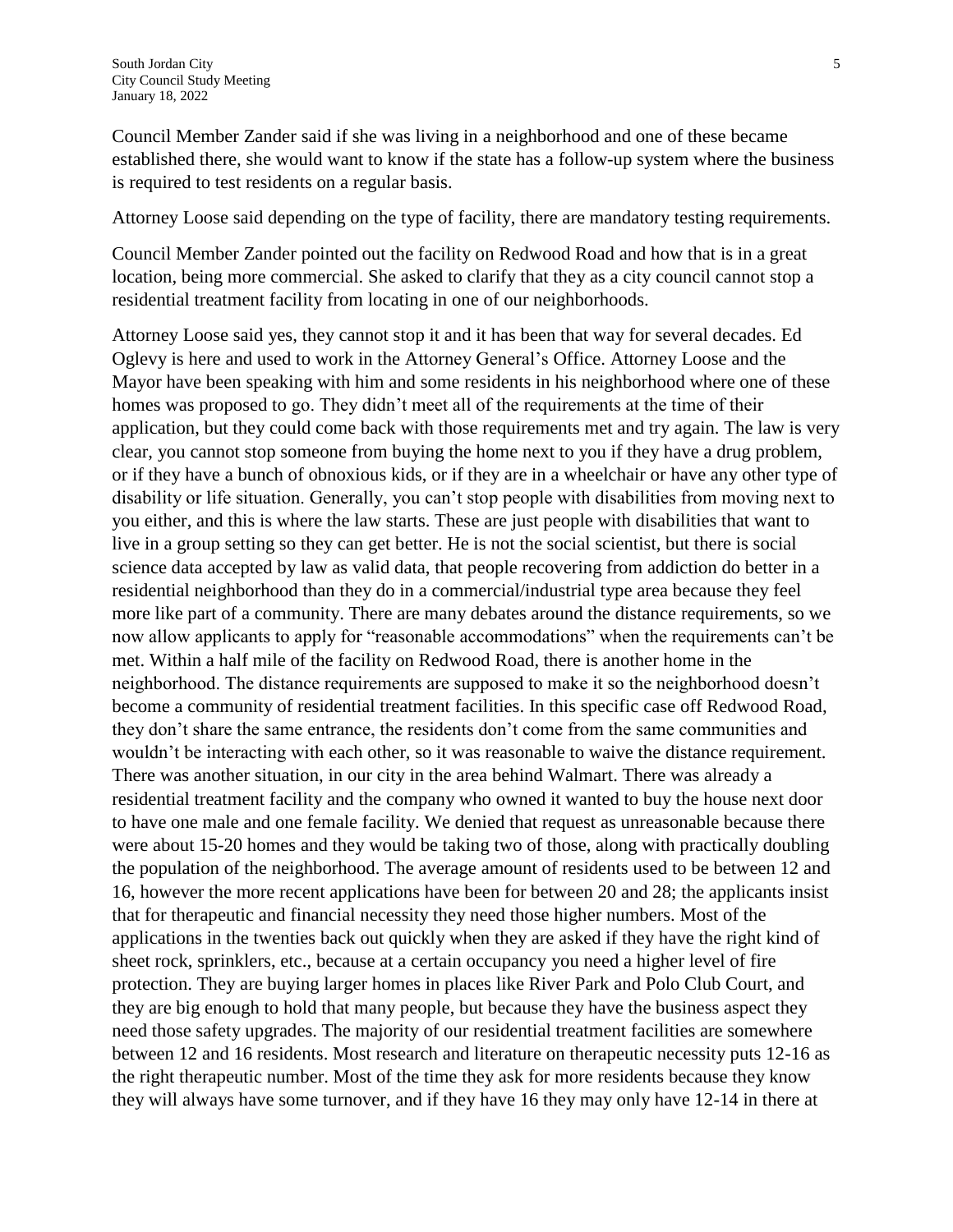any given time. Last time they looked, he doesn't remember any crime issues in areas with these facilities.

Police Chief Jeff Carr said none has come to his attention, but they haven't done any kind of data analysis.

Attorney Loose said he was going to speak with our GIS Coordinator, Matt Jarman, and have him run some numbers for them in relation to crime stats. In general, they haven't had any huge issues with these facilities that is changing the character of a neighborhood. We currently have about four to five facilities, and at one point he thinks we might have had up to six.

City Commerce Director Brian Preece said they have had several applications, but for the reasons discussed above, they were denied. The applicants even went to the Appeal Officer and the denial was upheld because they didn't meet the requirements.

Council Member McGuire would like to see this as its own title, it makes things clearer.

Attorney Loose said it also helps us distinguish between what's a license and what this is.

Council Member Marlor asked to clarify that these are not halfway houses. These homes aren't housing residents who have been charged with a crime and then are being placed in the middle of a subdivision in a recovery situation. Specifically, he is wondering about sex offenders recovering in a neighborhood.

Attorney Loose said those types of offenses don't qualify under addiction the same way a chemical addiction does for the disability qualifications. For criminal acts, if someone gets arrested and booked for drunk and disorderly they usually don't spend a bunch of time in jail. Many times the family picks them up and takes them to a facility like these. Those who have been convicted of offenses and are in prison and are coming out, their addictions are not chemical (drug or alcohol) so they don't qualify for the same protections under the law. Those people would go somewhere like an Odyssey House, and those types of places are generally located in a more commercial zone or area; we do not have any of those in our city to his knowledge.

Council Member Shelton asked about property taxes, what type they are paying.

Attorney Loose said his understanding is that they qualify for, and are paying, residential property taxes.

Council Member Marlor asked if counseling centers are different from these recovery centers.

Attorney Loose said they do counseling in some of these facilities, but specific counseling centers are generally in commercial zones and operate as a business as no one is staying overnight.

Planning Director Steven Schaefermeyer noted they would be a similar use to a medical facility.

Council Member Marlor asked if a counseling center could qualify in the same way Beehive Homes does.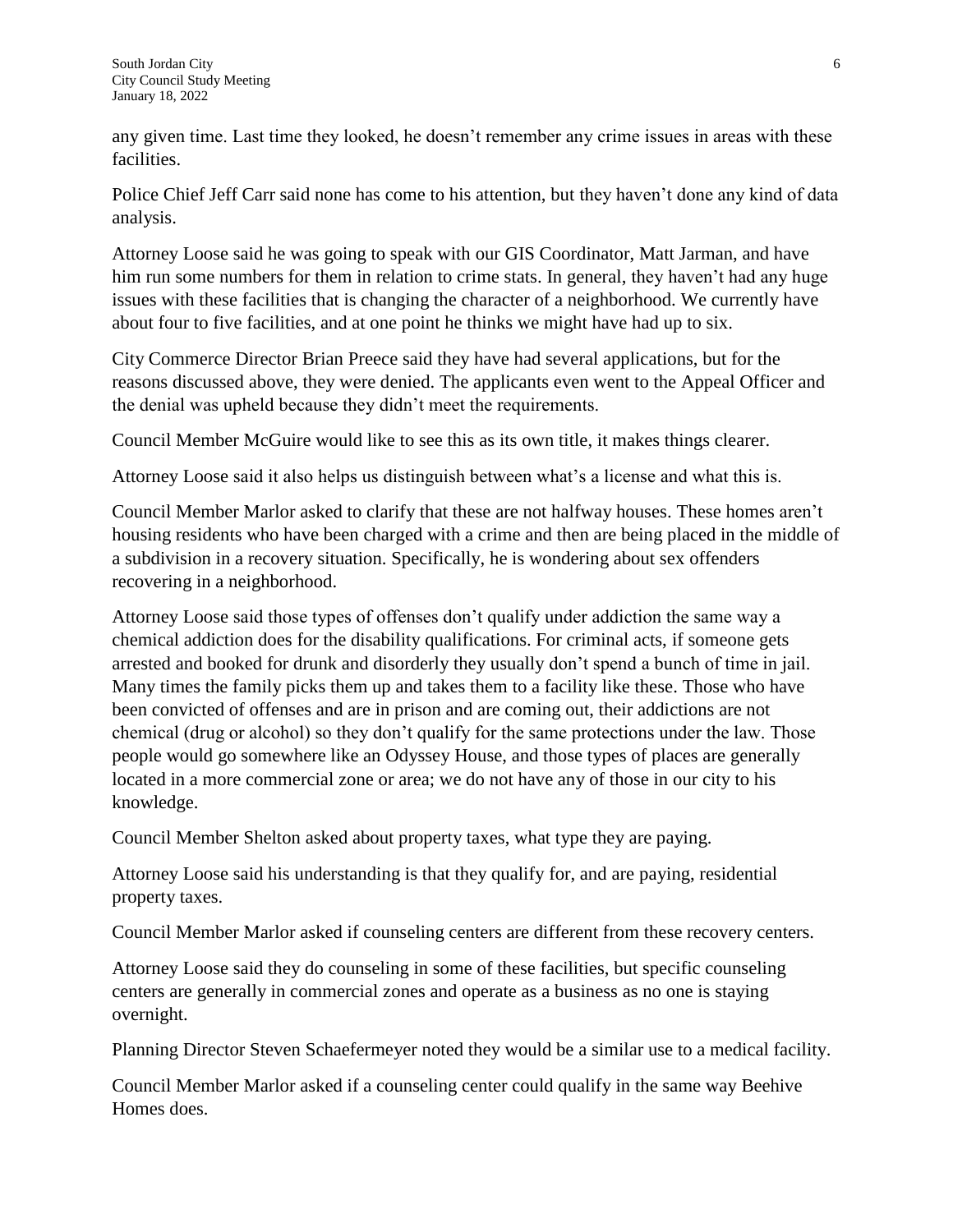Attorney Loose said no.

Director Schaefermeyer said we had a case where they wanted to do an outpatient counseling center in a commercial area, and put a residential piece next to it; that can only be allowed if it's a mixed use zone where residential is permitted, and in this case it wasn't.

Council Member Marlor said he would like to see it under a separate title as well.

The council agreed that this should be its own title and section.

Attorney Loose said it seems like he has the council's direction, he will bring it back in the next two to three meetings.

Mayor Ramsey noted she forgot to mention during the Mayor and Council Coordination portion of the meeting that she has two conferences in early February that she needs to attend in Washington, DC. The conferences are back to back. One is with the National League of Cities where she will represent the State of Utah for the League of Cities and Towns, the other is for the National Regional Councils which is with the Wasatch Front Regional Council where she chairs the Regional Growth Committee. There is one day in-between the two conferences, so rather than flying home and coming right back, she is going to stay in-between. The city does not pay for this, this is all on the two groups she is representing. It is great that we have the chance to go and be a part of these discussions, and she is really curious to hear what will be discussed. This will also give her a chance to meet with our congressional delegation, and that's always a good thing. She is going to strategize beforehand and decide what directly city-related items she needs to bring up. She will meet with them during the WFRC meeting, but she will also have a little bit of time in-between and she is already scheduling time to see what she can do that's specifically going to benefit the city. This leads to a question about the City Council Meeting on February 1, she can be here for that meeting and then take a red-eye flight to DC and go straight to the conference, or she can fly there on February 1 and get settled in the hotel before joining our meeting electronically that night. She asked the council what their thoughts were on the options.

The council agreed she should go on February 1 and join electronically that night.

# **Council Member Shelton motioned to recess the combined City Council and RDA Study Meeting and move to combined Executive Closed Session. Council Member Zander seconded the motion; vote was unanimous.**

# *RECESS COMBINED CITY COUNCIL & RDA STUDY MEETING AND MOVE TO COMBINED CITY COUNCIL & RDA EXECUTIVE CLOSED SESSION*

# **F. Executive Closed Session**

- **F.1.** Discussion of the character, professional competence, or physical or mental health of an individual.
- **F.2.** Discussion of the purchase, exchange, or lease of real property.